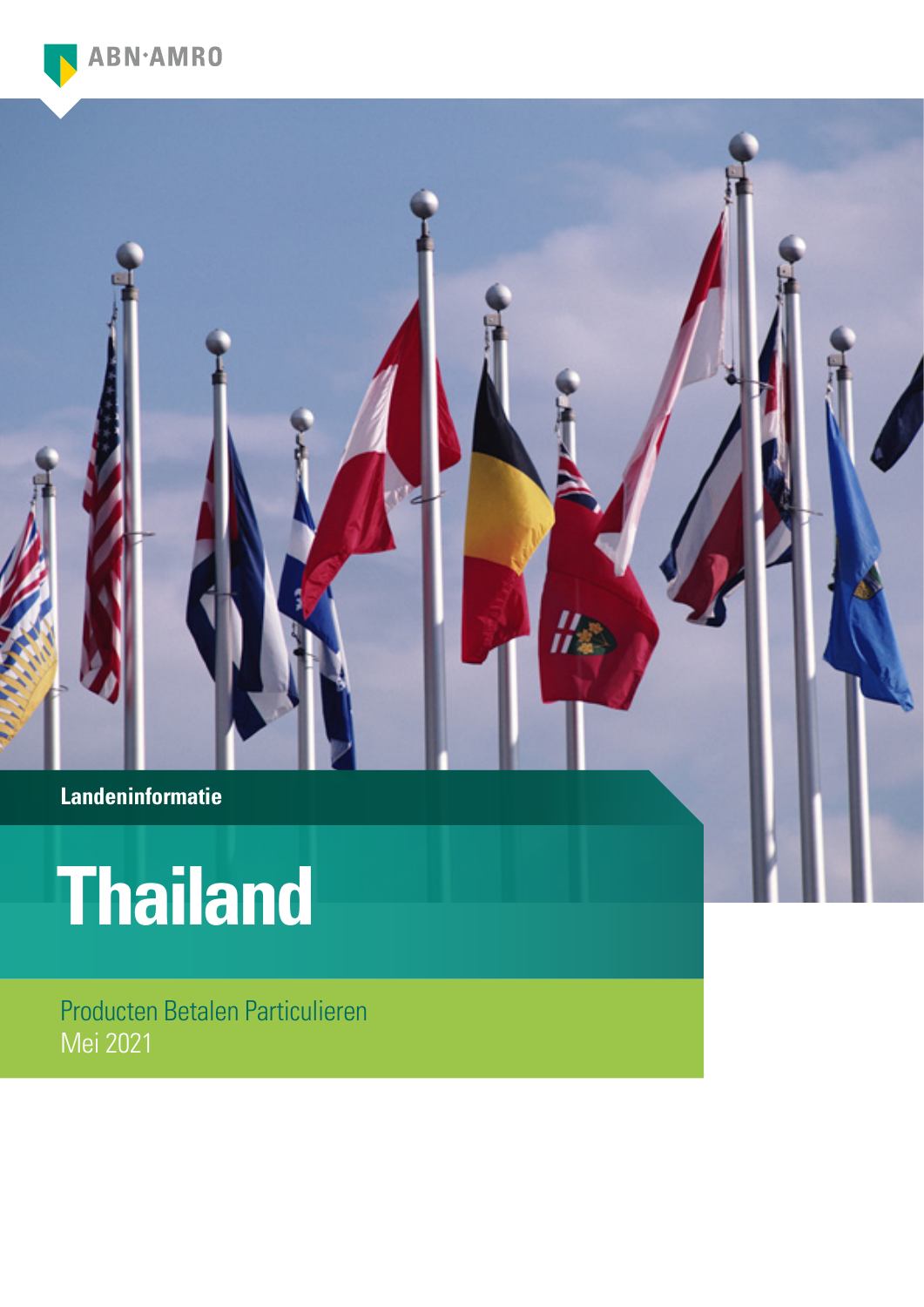## **Thailand**

#### Vermeld volledige naam begunstigde

Vermeld de naam van de begunstigde volledig in de betaling en gebruik geen afkortingen. Bij onvoldoende ruimte dient u op de volgende regel (adres) verder te gaan.

### Vermeld Purpose of payment

Doet u een overboeking ten gunste van een bankrekening in Thailand vermeld dan altijd de reden van de overboeking in duidelijk Engels of maak gebruik van de Payment Purpose Code (zie volgende pagina's). U kunt uiteraard naast de verplichte omschrijving ook een persoonlijke omschrijving toevoegen.

#### Voorbeeld:

 $\overline{\phantom{a}}$ 

Purchase of Goods (verplicht) Factuurnummer 1234 (vrij) *of* Payment Purpose Code: 318004 (verplicht) Factuurnummer 1234 (vrij)

#### Betalen in een andere valuta

Doet u een betaling in THB of een andere vreemde valuta en heeft u alleen een euro-rekening? Dan koopt ABN AMRO het bedrag in die muntsoort voor u aan. Het duurt dan altijd twee werkdagen voordat ABN AMRO dit bedrag voor u kan overboeken. Dit betekent dat uw betaling twee werkdagen langer duurt. U doet een betaling in vreemde valuta door in het overboekingsscherm de gewenste valuta te selecteren.

Doet u de betaling toch in euro's en heeft de ontvanger geen eurorekening? Dan wordt het bedrag in het buitenland omgezet naar de valuta van de rekening van de ontvanger. Dat kan nadelig zijn omdat de wisselkoersen in het buitenland meestal minder gunstig zijn dan de koers die ABN AMRO hanteert.

#### Nationale feestdagen

Thailand heeft zijn eigen nationale feestdagen waarop de banken gesloten zijn. Houd er rekening mee dat het rond die dagen langer duurt voordat uw betaling verwerkt is.

#### Valutacalculator

Wilt u een indicatie van de wisselkoers die ABN AMRO hanteert voor uw buitenlandoverboeking? Ga hiervoor naar [abnamro.nl/valutacalculator](http://abnamro.nl/valutacalculator)

#### Is de datum van bijschrijven belangrijk?

Is het belangrijk dat het bedrag op een bepaalde datum bij de begunstigde wordt bijgeschreven? Informeer dan naar de uiterste aanlevertijden bij de ABN AMRO Servicedesk Betalen. Wij zijn op werkdagen bereikbaar van 08.00 uur tot 18.00 uur via 020 - 629 80 77 (gebruikelijke belkosten).



**Landencode** TH

**Muntsoort** THB (Thaise Bath)

#### **Rekeningnummer**

Een bankrekeningnummer in Thailand kent geen standaard format. Het aantal cijfers verschilt per bank.

Landeninformatie

#### **Let op!**

Sommige banken vereisen dat de bankcode vòòr het rekeningnummer wordt geplaatst in de opdracht. Vraag bij de begunstigde na wat de juiste instructies zijn van de begunstigde bank. Gebruik geen spaties, streepjes, komma of slash ( / ) in het nummer.

#### **Disclaimer**

Het kan zijn dat door de bank van de begunstigde aanvullende voorwaarden worden gesteld aan de betaalopdracht. ABN AMRO is niet aansprakelijk voor eventuele vertraging die hierdoor kan ontstaan.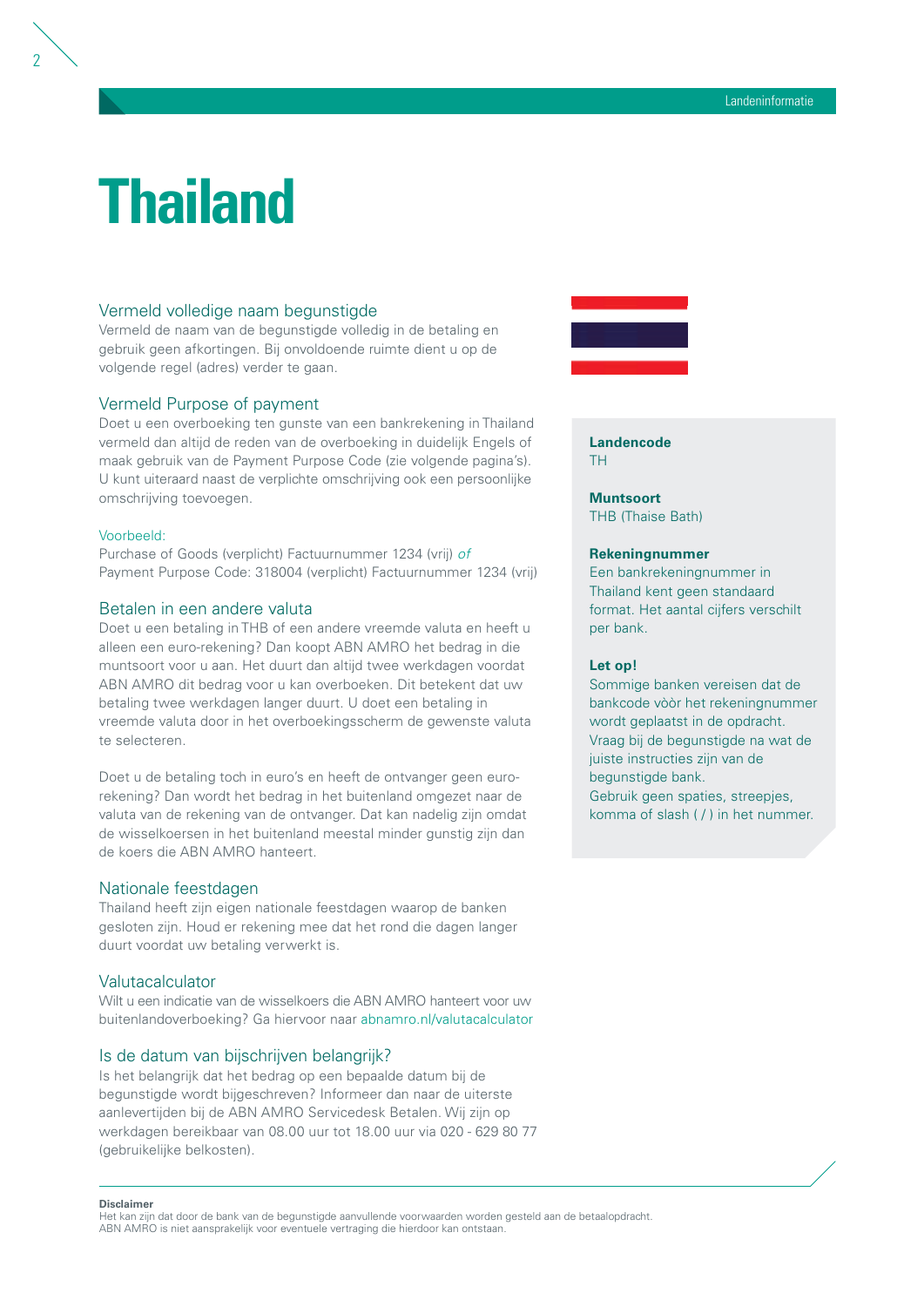| Code   | <b>Internal</b><br><b>BOT Code</b>     | <b>Classification Eng. Value</b>                                                       | <b>Classification Eng. Description</b>                                                                                                                                                                                                                                                           |
|--------|----------------------------------------|----------------------------------------------------------------------------------------|--------------------------------------------------------------------------------------------------------------------------------------------------------------------------------------------------------------------------------------------------------------------------------------------------|
| 318004 | 111001                                 | Freight                                                                                | Meaning freight, or goods transportation cost, whether by<br>land, sea, and air.                                                                                                                                                                                                                 |
| 318005 | 111002                                 | Charge of insurance and reinsurance<br>for goods                                       | Charge of insurance and reinsurance for damage arising from<br>freight.                                                                                                                                                                                                                          |
| 318006 | 111003                                 | Claim for goods insurance                                                              | Compensation against damage arising from freight.                                                                                                                                                                                                                                                |
| 318007 | 111004                                 | Other service charges regarding international freight                                  | Meaning other expenses regarding international freight.                                                                                                                                                                                                                                          |
| 318009 | 112001                                 | Fare                                                                                   | Meaning fare ticket for international trip by all kinds of<br>vehicle, as well as fees relevant to the trip, e.g. airport fee,<br>extra charge for overweight luggage, etc.                                                                                                                      |
| 318010 | 112002                                 | Various service fees given to international vehicle and other<br>transportation costs. | Meaning fuel for international vehicle and various service fees<br>not relevant to international freight.                                                                                                                                                                                        |
| 318012 | 113001                                 | Traveling expenses - Tourist                                                           | Meaning accommodation, meal, hotel service, fare, traveling<br>expenses paid in lump sum, etc. (in the case where it's<br>possible to separate fare ticket, report shall be made in code<br>112001 - fare).                                                                                      |
| 318013 | 113002                                 | Traveling expenses - Student                                                           | Meaning school fees, accommodation, meal, fare, and<br>personal expenses of student.                                                                                                                                                                                                             |
| 318014 | 113003                                 | Overseas traveling expenses - Others                                                   | Meaning accommodation, meal, hotel service, fare, traveling<br>expenses of traveler other than tourist, student.                                                                                                                                                                                 |
| 318015 | 113004                                 | Medical expense                                                                        | Meaning medical fees, surgery fees, Thai massage service<br>fees, etc.                                                                                                                                                                                                                           |
| 318016 | 113005                                 | The remains of money sold/repurchased by traveler                                      | Thai or foreign traveler brings the money left from payment to<br>sell/repurchase.                                                                                                                                                                                                               |
| 318017 | 113006                                 | Expenses under credit card                                                             | Meaning joining fees, annual fees, and expenses via credit<br>card.                                                                                                                                                                                                                              |
| 318165 | Authorised<br>Person                   | Authorised Person                                                                      | Authorised Person                                                                                                                                                                                                                                                                                |
| 318166 | Authorised<br>Company                  | Authorised Company                                                                     | Authorised Company                                                                                                                                                                                                                                                                               |
| 318167 | International<br><b>Transfer Agent</b> | International Transfer Agent                                                           | International Transfer Agent                                                                                                                                                                                                                                                                     |
| 318019 | 114001                                 | Expenses for public servants and officers of embassies                                 | Expenses of public servants and officers of embassies in<br>Thailand/abroad.                                                                                                                                                                                                                     |
| 318020 | 114002                                 | Expenses of embassies and international organizations                                  | Expenses of embassies in Thailand/abroad.                                                                                                                                                                                                                                                        |
| 318021 | 114003                                 | The remains of money sold/repurchased by Thai public<br>servants or expatriates.       | Thai public servants or expatriates bring the money left from<br>payment to sell/repurchase.                                                                                                                                                                                                     |
| 318023 | 115001                                 | Telecommunications fees                                                                | Service fees for telecommunications, post and relevant<br>services, i.e. telephone, fax, telex, cable, satellite, email,<br>postage, and maintenance fees for relevant equipment.                                                                                                                |
| 318024 | 115002                                 | <b>Construction contract fees</b>                                                      | Service fees for various construction projects and installation<br>projects done abroad/at home by resident/nonresident. In this<br>regard, it does not include construction service of domestic<br>business being foreign affiliate, as such business is deemed as<br>resident of that country. |
| 318025 | 115003                                 | Royalty, trademark/patent, and copyright                                               | Fees for permission to use intangible and non-monetary<br>property, as well as permission to use the things of original,<br>e.g. trade mark, technique and design, production right and<br>concession in selling original, books, and movies produced, via<br>the agreement etc.                 |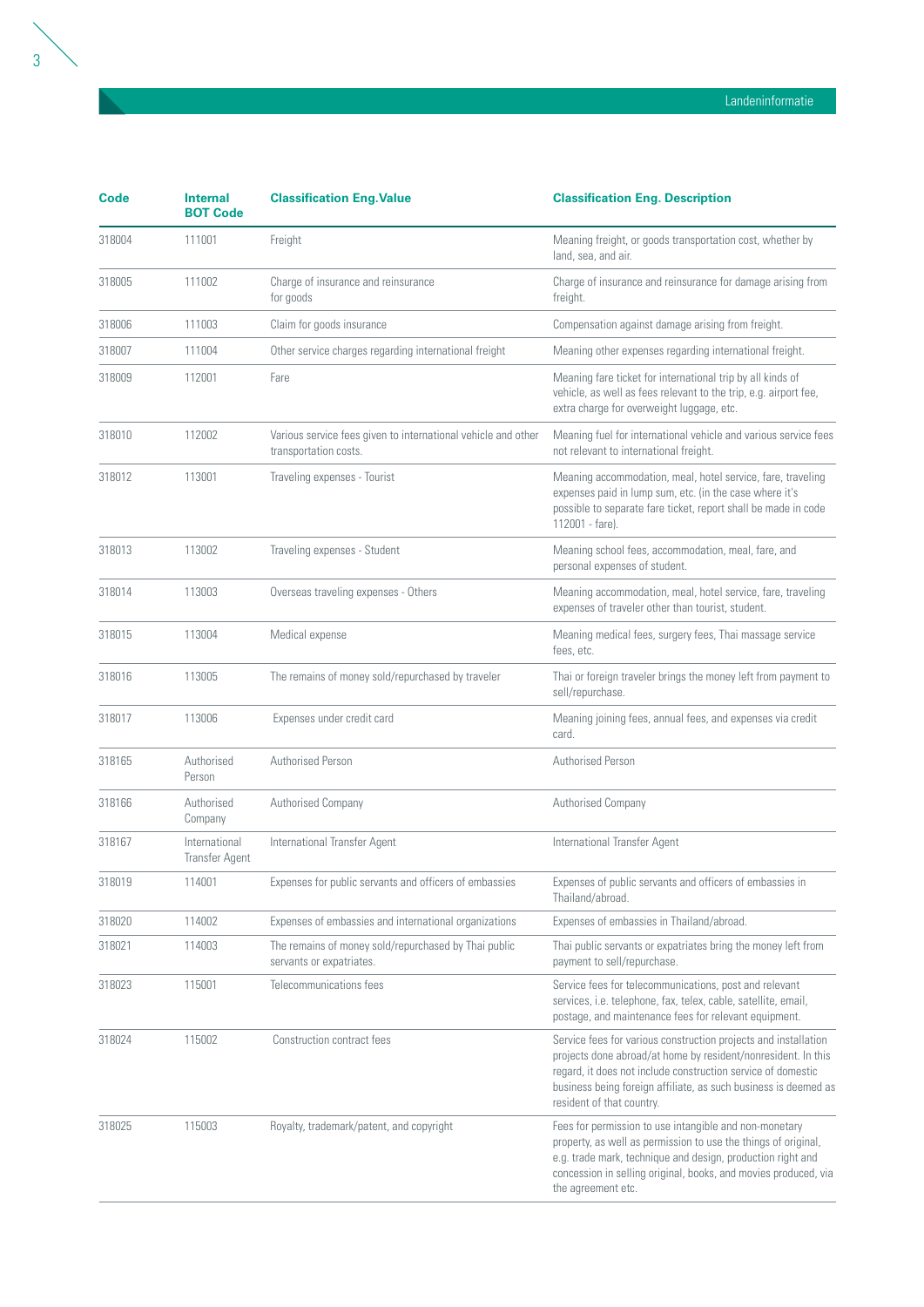| Code   | <b>Internal</b><br><b>BOT Code</b> | <b>Classification Eng. Value</b>                           | <b>Classification Eng. Description</b>                                                                                                                                                                                                           |
|--------|------------------------------------|------------------------------------------------------------|--------------------------------------------------------------------------------------------------------------------------------------------------------------------------------------------------------------------------------------------------|
| 318026 | 115004                             | Charge of insurance and reinsurance not relevant to goods. | Charge of insurance and reinsurance not relevant to goods,<br>i.e. life insurance premium, accident insurance premium, fire<br>insurance premium etc.                                                                                            |
| 318027 | 115005                             | Claim not relevant to goods                                | Compensation against damage not relevant to goods.                                                                                                                                                                                               |
| 318028 | 115006                             | Consultant fees                                            | Meaning consultant fees, remuneration for experts and<br>Directors, technical assistance charge, technical charge,<br>service fees in installing of machine and electrical system in<br>factory, service fees on technology and management, etc. |
| 318029 | 115007                             | Fees and commissions                                       | Meaning the fees in money management, brokerages, front-<br>end fee, commitment fee, guarantee fee, custodian fee, and<br>fee on loan guarantee, etc.                                                                                            |
| 318030 | 115008                             | Other fees and commissions                                 | Meaning commission in acting as middleman in international<br>trading, etc.                                                                                                                                                                      |
| 318031 | 115009                             | Service fees for news and information                      | Expenses paid in order to obtain news and information, i.e.<br>database development fee, subscription, etc.                                                                                                                                      |
| 318032 | 115010                             | Representative office expenses                             | Various expenses of representative office of a juristic person<br>of other nationality with its office located abroad for using in<br>its affairs, e.g. salary, wage for staff of Thai nationality, public<br>utility fees, etc.                 |
| 318033 | 115011                             | Advertisement fees                                         | Fees for dissemination and public relations                                                                                                                                                                                                      |
| 318034 | 115012                             | Rent of property                                           | Meaning the renting of machine, equipment, accommodation<br>like condominium, and other rents, etc.                                                                                                                                              |
| 318035 | 115013                             | Expenses regarding movies, television, and various shows   | Meaning renting of movie and television films, expense in<br>organizing shows, etc.                                                                                                                                                              |
| 318036 | 115014                             | Other fees (please indicate details)                       | Other fees not falling under the above, e.g. personal service,<br>cultural service, sports and other entertainment, etc.                                                                                                                         |
| 318037 | 115015                             | Manufacturing or processing fee                            | Meaning the fee for manufacturing or processing goods, etc.                                                                                                                                                                                      |
| 318038 | 115016                             | Money placed for guarantees                                | Money placed as guarantee against damage that may arise<br>from using of various services, e.g. guarantee for cable TV<br>service, telephone, etc.                                                                                               |
| 318168 | <b>Treasury Centre</b>             | <b>Treasury Centre</b>                                     | <b>Treasury Centre</b>                                                                                                                                                                                                                           |
| 318040 | 121000                             | Income sent back by laborer                                | Salary, wage, benefit, of employee/staff.                                                                                                                                                                                                        |
| 318042 | 122001                             | Profit                                                     | Profit appropriated from investment or shareholding in the<br>affairs of private sector located at home/abroad.                                                                                                                                  |
| 318043 | 122002                             | Dividend                                                   | Dividend received from investment/shareholding in the affairs<br>of private sector located at home/abroad.                                                                                                                                       |
| 318044 | 122003                             | Interest on loan                                           | Interest on loan of private sector                                                                                                                                                                                                               |
| 318045 | 122004                             | Other interests                                            | Meaning interests received/paid other than loan interest,<br>e.g. interest on deposit, interest on bond, interest from FCD<br>account of private sector, etc.                                                                                    |
| 318047 | 123001                             | Profit (public sector)                                     | Profit appropriated from investment or shareholding in the<br>affairs of public sector located at home/abroad.                                                                                                                                   |
| 318048 | 123002                             | Dividend (public sector)                                   | Dividend received from investment/shareholding in the affairs<br>of public sector located at home/abroad.                                                                                                                                        |
| 318049 | 123003                             | Interest on loan (public sector)                           | Interest on loan of public sector.                                                                                                                                                                                                               |

318050 123004 Other interests (public sector) Meaning interests received/paid other than loan interest, e.g.

interest on deposit, interest on bond, of public sector, etc.

Landeninformatie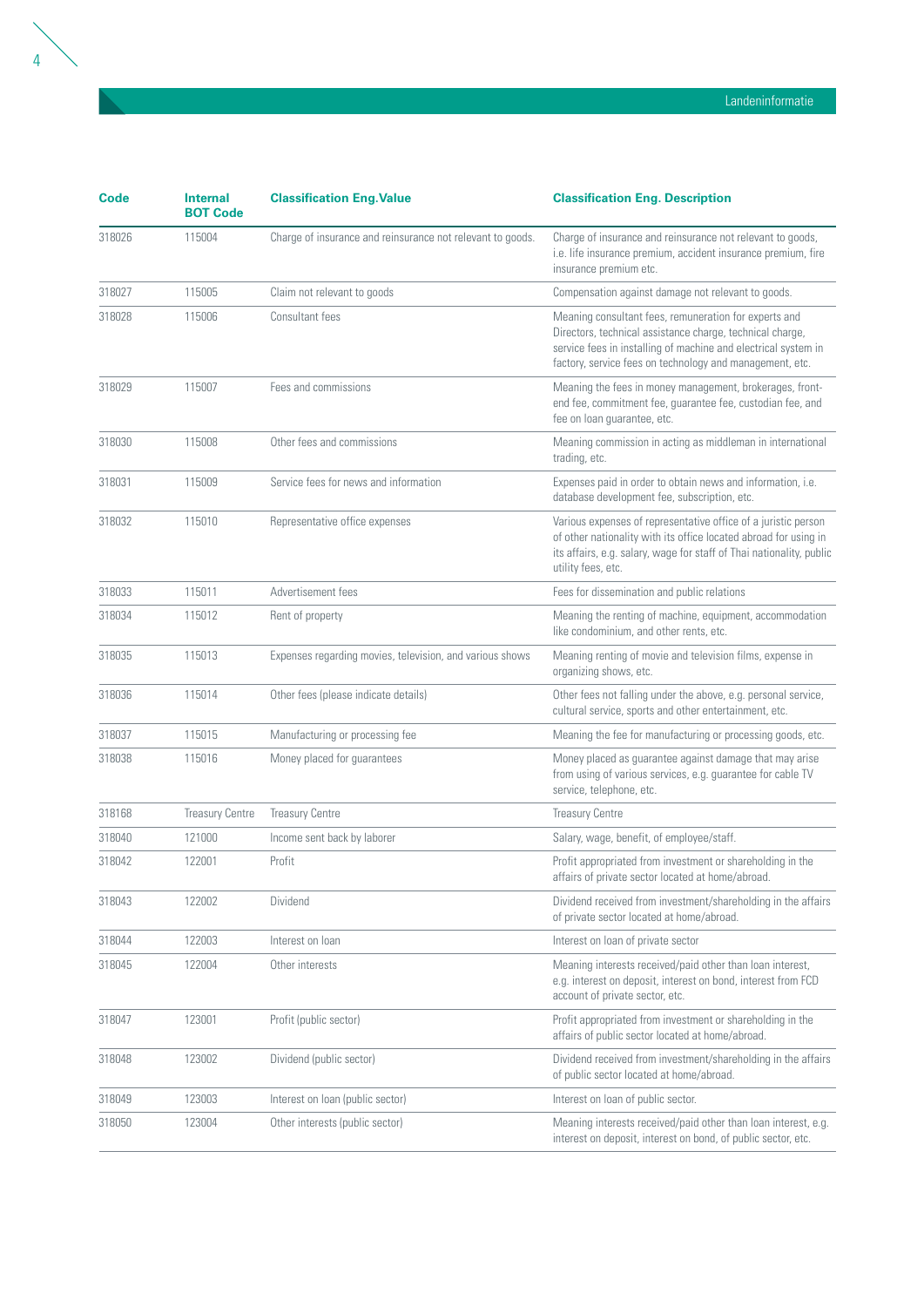| Code   | <b>Internal</b><br><b>BOT Code</b> | <b>Classification Eng. Value</b>                                                  | <b>Classification Eng. Description</b>                                                                                                                                                                     |
|--------|------------------------------------|-----------------------------------------------------------------------------------|------------------------------------------------------------------------------------------------------------------------------------------------------------------------------------------------------------|
| 318052 | 131000                             | Private sector grant                                                              | Savings or money for the maintenance of family sent back by<br>nonresident Thai/savings or money for the maintenance of<br>family sent back by foreigner, as well as grant from/to foreign<br>governments. |
| 318054 | 132001                             | Government grant with private sector abroad                                       | Money received from/given to private sector abroad by the<br>Thai government.                                                                                                                              |
| 318055 | 132002                             | Government grant with foreign government                                          | Money received from/given to foreign government by the Thai<br>government.                                                                                                                                 |
| 318057 | 133001                             | Remitting of money owned by a Tha moving to stay<br>overseas permanently          | Money remitted which is the ownership of a Thai moving to<br>stay overseas permanently.                                                                                                                    |
| 318058 | 133002                             | Remitting of money inherited to the inheritor with<br>permanent residence abroad. | Money inherited remitted by a resident to the inheritor with<br>permanent residence abroad.                                                                                                                |
| 318059 | 133003                             | Money remitted to family or relatives with permanent<br>residence abroad.         | Money remitted by a resident to family or relatives with<br>permanent residence abroad.                                                                                                                    |
| 318063 | 211001                             | Investment in affiliated business/branch from abroad                              | Money remitted by nonresident to invest in affiliated business/<br>branch in Thailand.                                                                                                                     |
| 318064 | 211002                             | Returning of foreign investment in affiliated business/<br>branch.                | Investment in affiliated business/branch in Thailand returned<br>by a resident to a nonresident due to close of business, capital<br>decrease, investment withdrawing, or share selling.                   |
| 318066 | 212001                             | Investment in affiliated business/branch abroad.                                  | Money remitted by resident to invest in affiliated business/<br>branch abroad.                                                                                                                             |
| 318067 | 212002                             | Accepting of the returning of investment in affiliated<br>business/branch abroad. | Investment in affiliated business/branch abroad accepted<br>back by resident due to close of business, capital decrease,<br>investment withdrawing, or share selling.                                      |
| 318069 | 213001                             | Buying of condominium                                                             | Nonresident buys condominium in Thailand.                                                                                                                                                                  |
| 318070 | 213002                             | Returning of money for condominium that is not<br>purchasable.                    | Returning of money for condominium of nonresident that is not<br>purchasable.                                                                                                                              |
| 318071 | 213003                             | Returning of money from selling of condominium to the<br>receiver.                | Returning of money from selling of condominium to<br>nonresident.                                                                                                                                          |
| 318073 | 214001                             | Buying of real estate abroad                                                      | Resident remits money to buy real estate abroad.                                                                                                                                                           |
| 318074 | 214002                             | Accepting of returning of money from real estate selling<br>abroad.               | Resident receives money from real estate selling abroad.                                                                                                                                                   |
| 318077 | 221001                             | Investment in securities from abroad                                              | Nonresident buys Thai securities issued by Thai juristic person.                                                                                                                                           |
| 318078 | 221002                             | Returning of foreign investment in securities                                     | Resident returns money from selling of Thai securities in<br>Thailand to nonresident.                                                                                                                      |
| 318200 |                                    | Investment on Foreign Securities in Abroad                                        | Investment on Foreign Securities in Abroad                                                                                                                                                                 |
| 318201 |                                    | Investment on Thai Securities in Abroad                                           | Investment on Thai Securities in Abroad                                                                                                                                                                    |
| 318202 |                                    | Receipt of Return of Investment on Foreign Securities in<br>Abroad                | Receipt of Return of Investment on Foreign Securities in<br>Abroad                                                                                                                                         |
| 318203 |                                    | Receipt of Return of Investment on Thai Securities in<br>Abroad                   | Receipt of Return of Investment on Thai Securities in Abroad                                                                                                                                               |
| 318172 |                                    | Investment on Foreign Debt Instruments in Domestic<br>Market                      | Investment on Foreign Debt Instruments in Domestic Market                                                                                                                                                  |
| 318173 |                                    | Receipt of Return of Foreign Debt Instruments Investment in<br>Domestic Market    | Receipt of Return of Foreign Debt Instruments Investment in<br>Domestic Market                                                                                                                             |
| 318084 | 231001                             | To borrow                                                                         | Resident borrows money from nonresident, domestic financial<br>institutions permitted to undertake foreign exchange business<br>or international banking facilities                                        |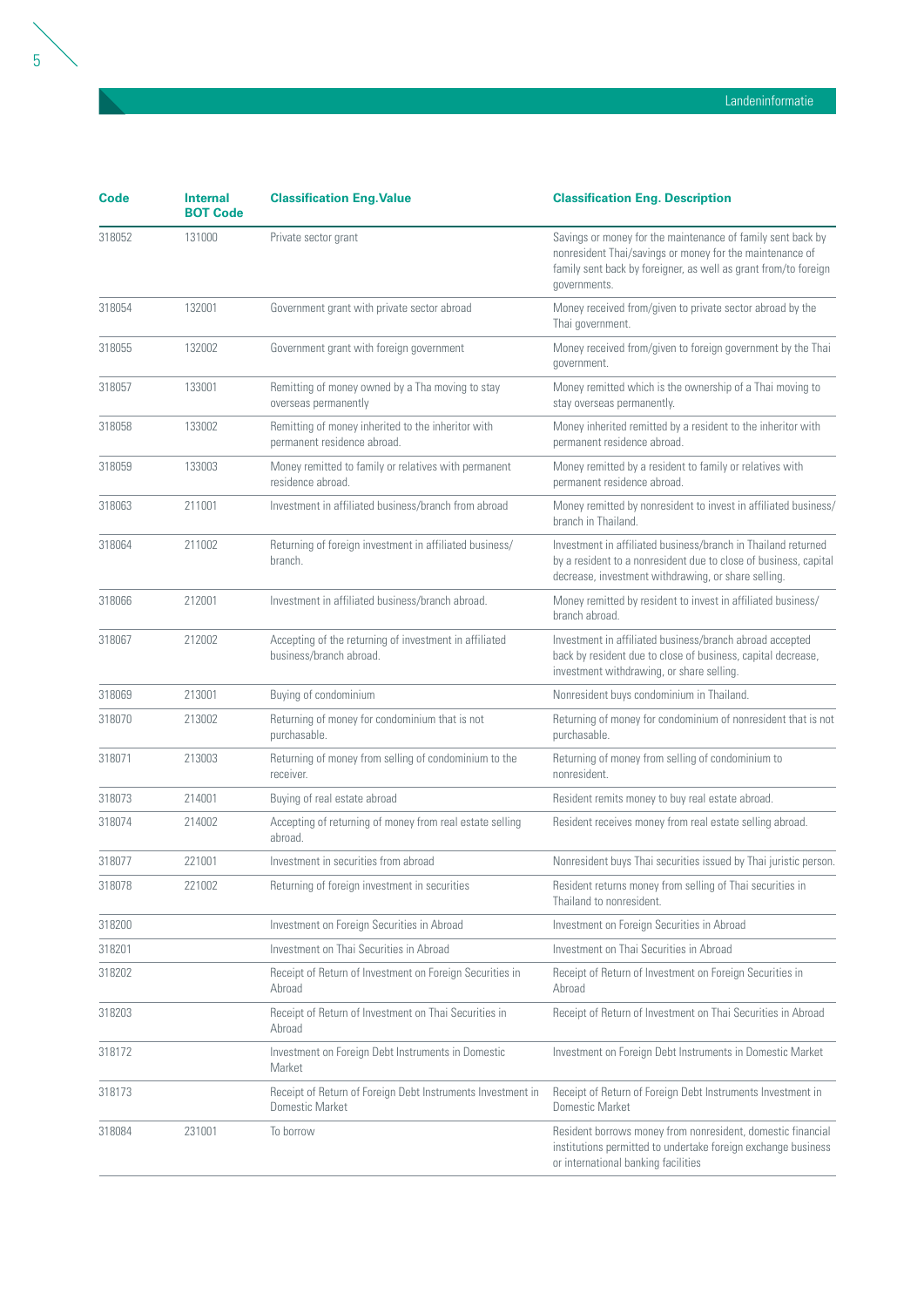| Code   | <b>Internal</b><br><b>BOT Code</b> | <b>Classification Eng. Value</b>                                                                                                                                                                       | <b>Classification Eng. Description</b>                                                                                                                                                                 |
|--------|------------------------------------|--------------------------------------------------------------------------------------------------------------------------------------------------------------------------------------------------------|--------------------------------------------------------------------------------------------------------------------------------------------------------------------------------------------------------|
| 318085 | 231002                             | Repayment                                                                                                                                                                                              | Resident repays principal to nonresident, domestic financial<br>institutions permitted to undertake foreign exchange business<br>or international banking facilities.                                  |
| 318087 | 232001                             | Borrowing in form of debt instrument                                                                                                                                                                   | Resident makes borrowing by issuing debt instruments to<br>nonresident.                                                                                                                                |
| 318088 | 232002                             | Repayment for debt instrument                                                                                                                                                                          | Resident repays principal regarding debt instruments to<br>nonresident.                                                                                                                                |
| 318091 | 241001                             | Lending                                                                                                                                                                                                | Resident lends money to nonresident.                                                                                                                                                                   |
| 318092 | 241002                             | Accepting of repayment                                                                                                                                                                                 | Resident accepts repayment from nonresident.                                                                                                                                                           |
| 318094 | 242001                             | Lending in form of debt instrument                                                                                                                                                                     | Resident lends money to nonresident by holding debt<br>instruments.                                                                                                                                    |
| 318095 | 242002                             | Accept repayment for debt instrument                                                                                                                                                                   | Resident accepts repayment of loan in debt instrument from<br>nonresident.                                                                                                                             |
| 318098 | 251001                             | Closing of foreign currency position from transactions<br>dealt with domestic customers (non-bank) or financial<br>institutions.                                                                       | Closing of foreign currency position from transactions dealt<br>with domestic customers (non-bank) or financial institutions.                                                                          |
| 318099 | 251002                             | Closing of foreign currency position from transactions dealt<br>with foreign customers (non-bank) or financial institutions.                                                                           | Closing of foreign currency position from transactions dealt<br>with foreign customers (non-bank) or financial institutions.                                                                           |
| 318100 | 251003                             | Opening of foreign currency position to seek interest from<br>exchange rate movement.                                                                                                                  | Opening of foreign currency position to seek interest from<br>exchange rate movement.                                                                                                                  |
| 318101 | 251004                             | Closing of foreign currency position arising from seeking of<br>interest from exchange rate movement to recognize gain<br>and offset loss.                                                             | Closing of foreign currency position arising from seeking of<br>interest from exchange rate movement to recognize gain and<br>offset loss.                                                             |
| 318102 | 251005                             | Hedging against exchange rate arising from transaction<br>other than trading or speculation (please give details of<br>transaction or underlying for hedging)                                          | Hedging against exchange rate arising from transaction other<br>than trading or speculation (please give details of transaction<br>or underlying for hedging)                                          |
| 318103 | 251006                             | THB liquidity management or seeking of interest from<br>interest rate or yield curve or managing of interest rate<br>gapping                                                                           | THB liquidity management or seeking of interest from interest<br>rate or yield curve or managing of interest rate gapping                                                                              |
| 318105 | 252001                             | Closing of foreign currency position from transactions dealt<br>with domestic customers (non-bank) or financial institutions<br>(please specify name of domestic customer or financial<br>institution) | Closing of foreign currency position from transactions dealt<br>with domestic customers (non-bank) or financial institutions<br>(please specify name of domestic customer or financial<br>institution) |
| 318106 | 252002                             | Closing of foreign currency position from transactions dealt<br>with foreign customers (non-bank) or financial institutions<br>(please specify name of foreign customer or financial<br>institution)   | Closing of foreign currency position from transactions dealt<br>with foreign customers (non-bank) or financial institutions<br>(please specify name of foreign customer or financial<br>institution)   |
| 318107 | 252003                             | Opening of foreign currency position to seek interest from<br>exchange rate movement.                                                                                                                  | Opening of foreign currency position to seek interest from<br>exchange rate movement.                                                                                                                  |
| 318108 | 252004                             | Closing of foreign currency position arising from seeking of<br>interest from exchange rate movement to recognize gain<br>and offset loss.                                                             | Closing of foreign currency position arising from seeking of<br>interest from exchange rate movement to recognize gain and<br>offset loss.                                                             |
| 318109 | 252005                             | Hedging against exchange rate arising from transaction<br>other than trading or speculation (please give details of<br>transaction or underlying for hedging).                                         | Hedging against exchange rate arising from transaction other<br>than trading or speculation (please give details of transaction<br>or underlying for hedging).                                         |
| 318110 | 252006                             | THB liquidity management or seeking of interest from<br>interest rate or yield curve or managing of interest rate<br>gapping.                                                                          | THB liquidity management or seeking of interest from interest<br>rate or yield curve or managing of interest rate gapping.                                                                             |
| 318114 | 261101                             | Accept various foreign advances                                                                                                                                                                        | Money received by representative office or domestic trade<br>representative from abroad for being reserved as expenses.                                                                                |

Landeninformatie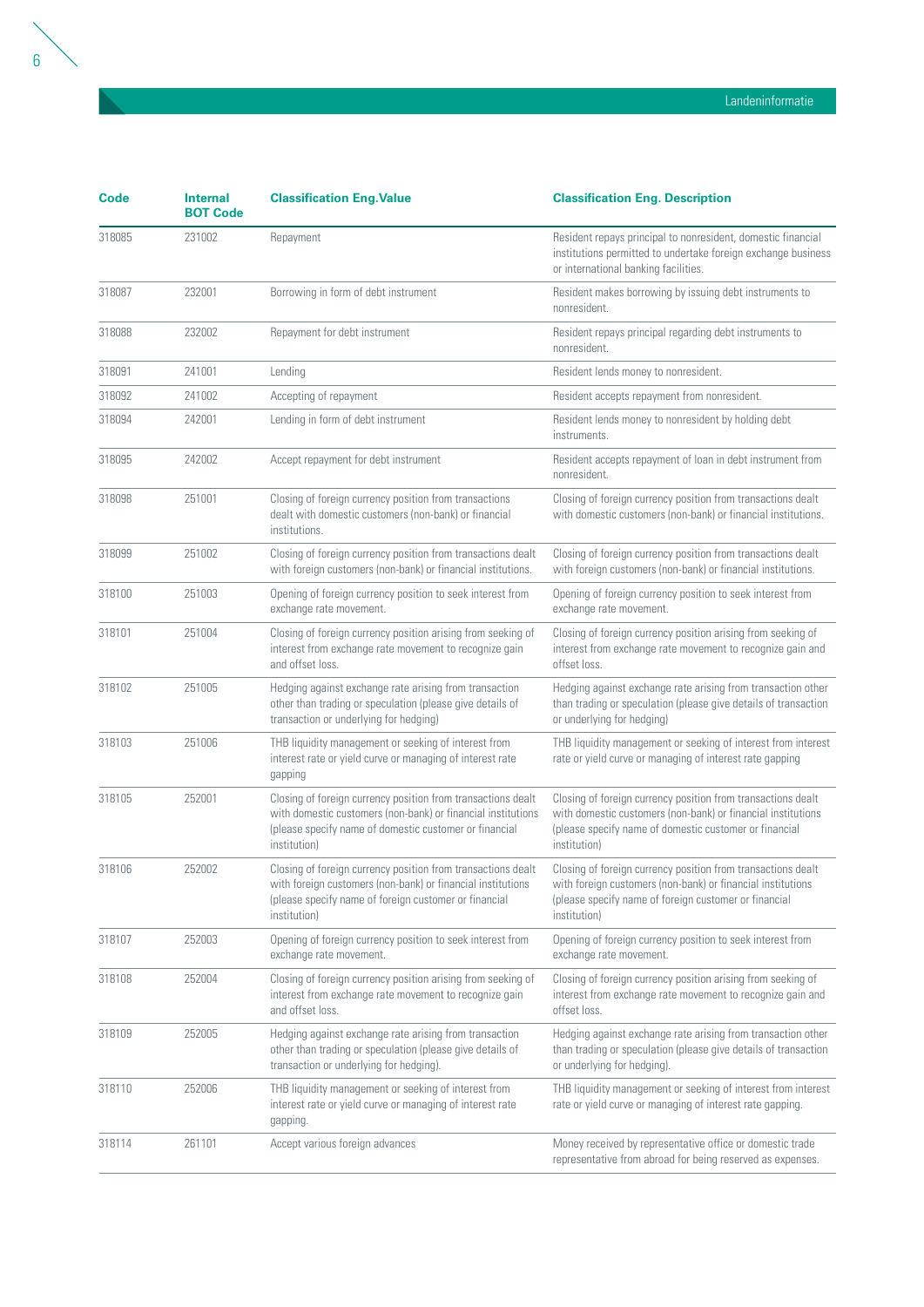| <b>Code</b> | <b>Internal</b><br><b>BOT Code</b> | <b>Classification Eng. Value</b>                                            | <b>Classification Eng. Description</b>                                                                                                                                                                                                           |
|-------------|------------------------------------|-----------------------------------------------------------------------------|--------------------------------------------------------------------------------------------------------------------------------------------------------------------------------------------------------------------------------------------------|
| 318115      | 261102                             | Return various foreign advances                                             | Return advances to nonresident who transferred money for<br>being advances, as well as the case where nonresident made<br>payment on one behalf abroad.                                                                                          |
| 318117      | 261201                             | Accept foreign prepayment for various services                              | Various service fees received in advance from abroad.                                                                                                                                                                                            |
| 318118      | 261202                             | Return foreign prepayment for various services                              | Return prepayment for various service fees left after deducting<br>service fees to nonresident.                                                                                                                                                  |
| 318120      | 261301                             | Accept foreign personal borrowing                                           | Money borrowed from abroad for personal consuming, not for<br>business purpose, of a few amount and not being loan.                                                                                                                              |
| 318121      | 261302                             | Repay foreign personal borrowing                                            | Repay personal borrowing to nonresident                                                                                                                                                                                                          |
| 318122      | 261400                             | Remittance for repayment, and repayment not made,<br>remitted back          | Returning of remittance for repayment of loan, investment, and<br>repayment not made or made excessively.                                                                                                                                        |
| 318123      | 261500                             | Send reserve for repayment of foreign loan                                  | Money transferred out to deposit in bank account abroad for<br>reserving to repay principal and interest, placing as collateral<br>in foreign borrowing.                                                                                         |
| 318126      | 262101                             | Send various advances abroad                                                | Money sent to representative office or trade representa-tive<br>abroad for being reserved as expenses.                                                                                                                                           |
| 318127      | 262102                             | Accept the return of prepayment for various services<br>abroad.             | Accept return of various advances from nonresident to whom<br>transfer of money made, as well as accept the return of money<br>paid on one behalf in Thailand.                                                                                   |
| 318129      | 262201                             | Send prepayment for various services abroad                                 | Money transferred out to pay for services abroad in advance.                                                                                                                                                                                     |
| 318130      | 262202                             | Accept the return of prepayment for various services<br>abroad.             | Accept the return of service fees left from those paid in<br>advance from nonresident.                                                                                                                                                           |
| 318131      | 263000                             | Others (please give details)                                                |                                                                                                                                                                                                                                                  |
| 318133      | 300001                             | Import                                                                      | Make payment for goods purchased from abroad by bringing<br>goods into the country/ordering from one country to another<br>country/importer is not the payer/delivery made in the country,<br>as well as payment for goods in advance.           |
| 318134      | 300002                             | Export                                                                      | Accept the payment for goods sold to abroad by sending<br>goods out of the country/ordering from one country to another<br>country/exporter is not the payee/delivery made in the country,<br>as well as to accept payment for goods in advance. |
| 318135      | 300003                             | Accept payment for non-exported goods                                       |                                                                                                                                                                                                                                                  |
| 318136      | 300004                             | Make payment for goods on behalf of affiliated business                     | Withdraw money from foreign currency account to make<br>payment for imported goods on behalf of affiliated business<br>located in Thailand.                                                                                                      |
| 318137      | 300005                             | Discount for goods                                                          | Discount for imported/exported goods.                                                                                                                                                                                                            |
| 318138      | 300006                             | Electricity charge                                                          |                                                                                                                                                                                                                                                  |
| 318139      | 300007                             | Accept/return deposit for goods                                             | Deposit for imported/exported goods received/paid to abroad.                                                                                                                                                                                     |
| 318140      | 300008                             | Accept/return payment for goods made excessively                            | Deposit for imported/exported goods paid excessively and<br>received/ paid back.                                                                                                                                                                 |
| 318143      | 410001                             | Withdraw from foreign currency account in order to sell/<br>receive THB     | Withdraw foreign currency in order to exchange into THB for<br>spending in the country.                                                                                                                                                          |
| 318144      | 410002                             | Move one own FCD account                                                    | Withdraw money from one foreign currency account to another<br>account under the same account name.                                                                                                                                              |
| 318145      | 410003                             | Move FCD account of affiliated business                                     | Withdraw money from one FCD account to another account,<br>which is the account of business in the same network.                                                                                                                                 |
| 318146      | 410004                             | Deposit foreign currency into FCD account to wait for<br>domestic repayment | Deposit foreign currency arising from income source abroad<br>into FCD account to keep for domestic repayment.                                                                                                                                   |

Landeninformatie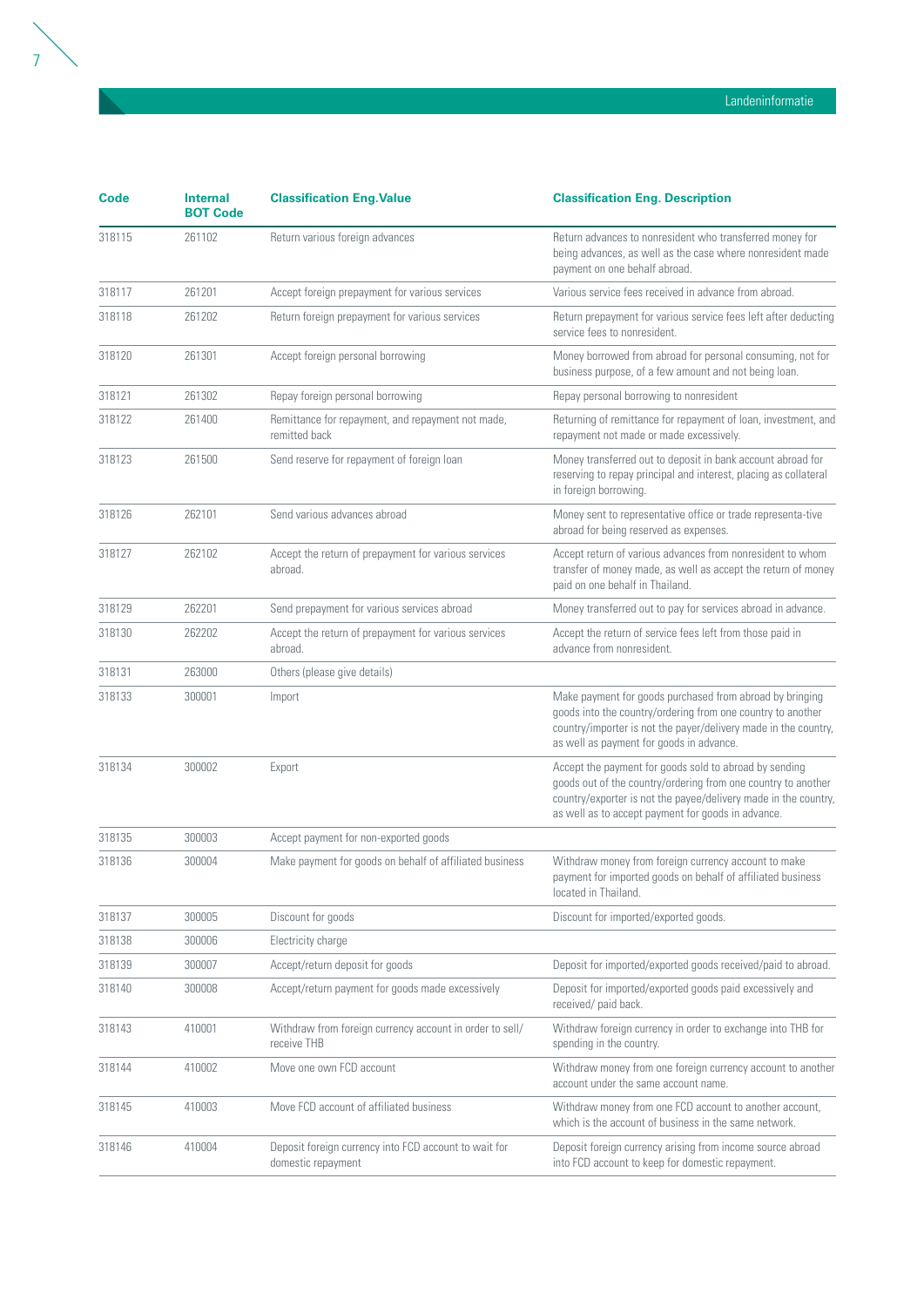| <b>Code</b> | <b>Internal</b><br><b>BOT Code</b> | <b>Classification Eng. Value</b>                                                | <b>Classification Eng. Description</b>                                                                                                    |
|-------------|------------------------------------|---------------------------------------------------------------------------------|-------------------------------------------------------------------------------------------------------------------------------------------|
| 318147      | 410005                             | Deposit foreign currency bought in the country                                  | Deposit foreign currency permitted to buy from authorized<br>agent into FCD account.                                                      |
| 318148      | 410006                             | Buy foreign currency in order to deposit into the account                       | Buy foreign currency in order to deposit into domestic FCD<br>account.                                                                    |
| 318149      | 410007                             | Exchange foreign currency with THB note                                         | Foreign bank sends foreign currency in to exchange for THB<br>note for spending abroad.                                                   |
| 318150      | 410008                             | Exchange THB note with foreign currency                                         | Foreign bank sends THB note in to exchange for foreign<br>currency.                                                                       |
| 318169      |                                    | Deposit of THB Banknotes brough from Abroad                                     | Deposit of THB Banknotes brough from Abroad                                                                                               |
| 318170      |                                    | Withdrawal of THB Banknotes brough to Abroad                                    | Withdrawal of THB Banknotes brough to Abroad                                                                                              |
| 318151      | 420000                             | Value of foreign currency brought in for selling                                | Foreign currency brought in to exchange into THB for<br>depositing into Nonresident Baht Account                                          |
| 318153      | 430001                             | For account closing                                                             | Closing of Nonresident Baht Account in order to buy foreign<br>currency for transferring out of the country.                              |
| 318154      | 430002                             | For transferring into account abroad                                            | Withdrawing of money from Nonresident Baht Account<br>in order to buy foreign currency for transferring out of the<br>country.            |
| 318155      | 430003                             | For depositing into Nonresident Foreign Currency Account                        | Withdrawing of money from Nonresident Baht Account in<br>order to buy foreign currency for depositing into FCD account.                   |
| 318197      |                                    | For Investment in Abroad                                                        | For Investment in Abroad                                                                                                                  |
| 318198      |                                    | For Loan Given in Abroad                                                        | For Loan Given in Abroad                                                                                                                  |
| 318156      | 440000                             | Accept THB from other Nonresident Baht Account                                  | Nonresident accepts the transfer of THB from other<br>Nonresident Baht Account.                                                           |
| 318158      | 450001                             | Transfer to other Nonresident Baht Account for Spot<br>transaction              | Buying of foreign currency in exchange for THB with delivery<br>time of or shorter than 2 working days.                                   |
| 318159      | 450002                             | Transfer to other Nonresident Baht Account for Outright<br>Forward transaction  | Buying of foreign currency in exchange for THB with delivery<br>time of more than 2 working days.                                         |
| 318160      | 450003                             | Transfer to other Nonresident Baht Account for Swap<br>transaction              | Buying and selling of foreign currency in exchange for THB<br>made at the same time at the same value but with different<br>delivery day. |
| 318161      | 450004                             | Transfer to other Nonresident Baht Account for other<br>Derivatives transaction | Other derivatives transactions, e.g. cross currency swap,<br>interest rate swap, option, FRA, etc.                                        |
| 318162      | 450005                             | Transfer to other Nonresident Baht Account for buying<br>equity securities      | Buying of equity securities, i.e. common stock, preferred stock,<br>unit trust, etc.                                                      |
| 318163      | 450006                             | Transfer to other Nonresident Baht Account for buying debt<br>securities        | Buying of debt securities, i.e. bond, debenture, bill, certificate<br>of deposit (NCD), convertible debenture, treasury bill, etc.        |
| 318164      | 450007                             | Transfer to other Nonresident Baht Account for other<br>transactions            |                                                                                                                                           |
| 318176      |                                    | Receipt of Loan Repayment from Neighbouring Countries                           | Receipt of Loan Repayment from Neighbouring Countries                                                                                     |
| 318177      |                                    | Receipt of Interest on THB Loan from Neighbouring<br>Countries                  | Receipt of Interest on THB Loan from Neighbouring Countries                                                                               |
| 318178      |                                    | Lending of THB to Neighbouring Countries                                        | Lending of THB to Neighbouring Countries                                                                                                  |
| 318180      |                                    | Receipt of Loan Repayment in Abroad                                             | Receipt of Loan Repayment in Abroad                                                                                                       |
| 318181      |                                    | Receipt of Interest on Loan in Abroad                                           | Receipt of Interest on Loan in Abroad                                                                                                     |
| 318183      |                                    | Receipt of Return of Overseas Investment                                        | Receipt of Return of Overseas Investment                                                                                                  |
| 318184      |                                    | Receipt of Return of Overseas Investment                                        | Receipt of Return of Overseas Investment                                                                                                  |
| 318186      |                                    | Sale of THB Debt Instruments issued in Thailand to Non<br>resident              | Sale of THB Debt Instruments issued in Thailand to Non<br>resident                                                                        |

Landeninformatie

 $\overline{a}$